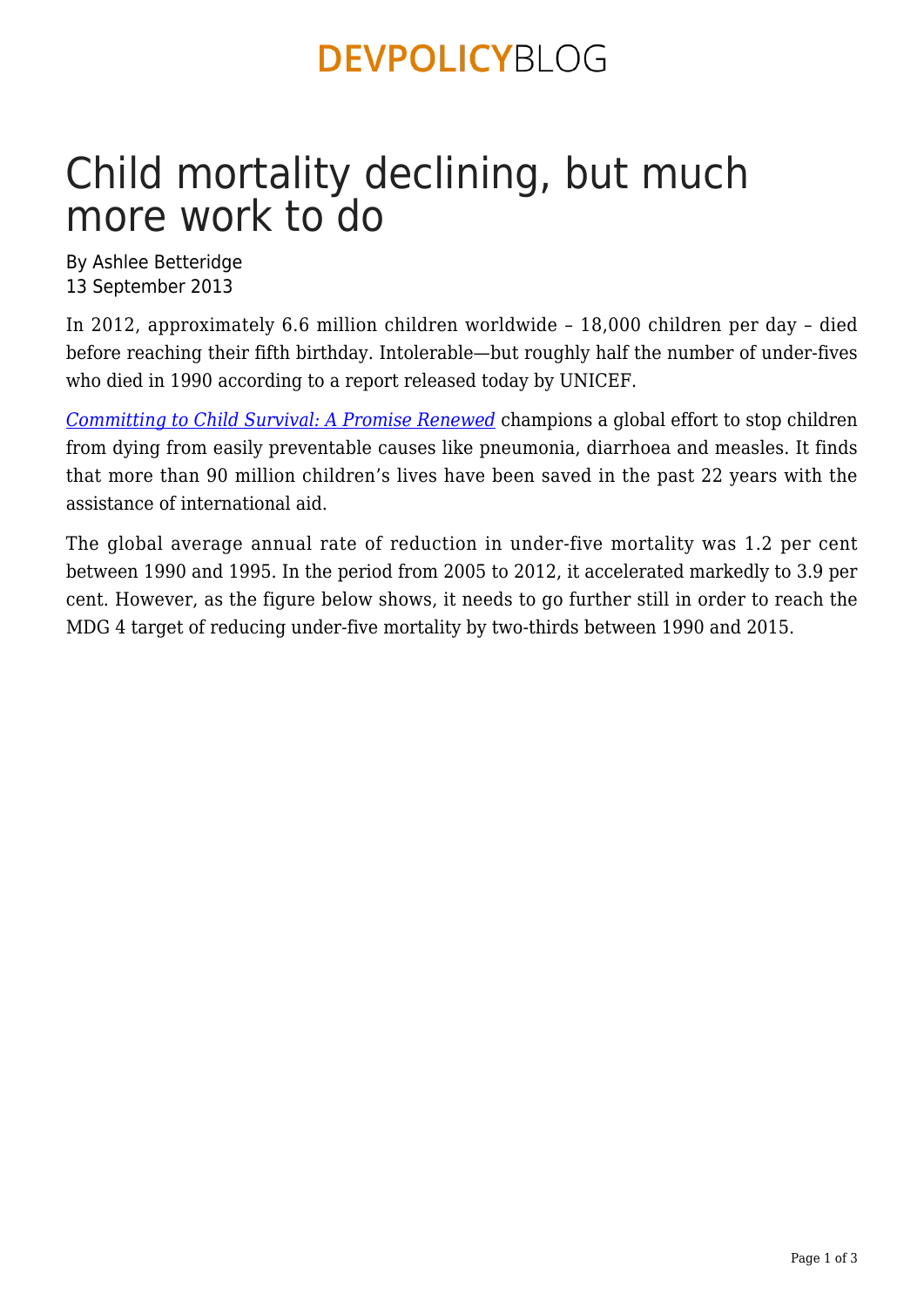### **DEVPOLICYBLOG**



[Bangladesh](http://www.unicef.org.au/Discover/News/September-2013/Bangladesh-exceeds-Millennium-Development-Goals-in.aspx) is among the success stories, with under-five mortality falling 72 per cent from 1990 to 2012. Timor-Leste is also among the high achievers, reducing child mortality by 67 per cent between 1990 and 2012.

UNICEF Australia is [calling](http://www.unicef.org.au/Media/Media-Releases/September-2013/UNICEF-Australia-calls-on-new-government-to-make-c.aspx) on the newly elected Australian Government to contribute with 'renewed urgency' to efforts to reduce preventable child deaths. At the same time, its Chief Executive, Norman Gillespie, has said the Coalition's aid cuts constitute a threat to further progress.

#### **About the author/s**

#### **Ashlee Betteridge**

Ashlee Betteridge was the Manager of the Development Policy Centre until April 2021. She was previously a Research Officer at the centre from 2013-2017. A former journalist, she holds a Master of Public Policy (Development Policy) from ANU and has development experience in Indonesia and Timor-Leste. She now works as a development consultant.